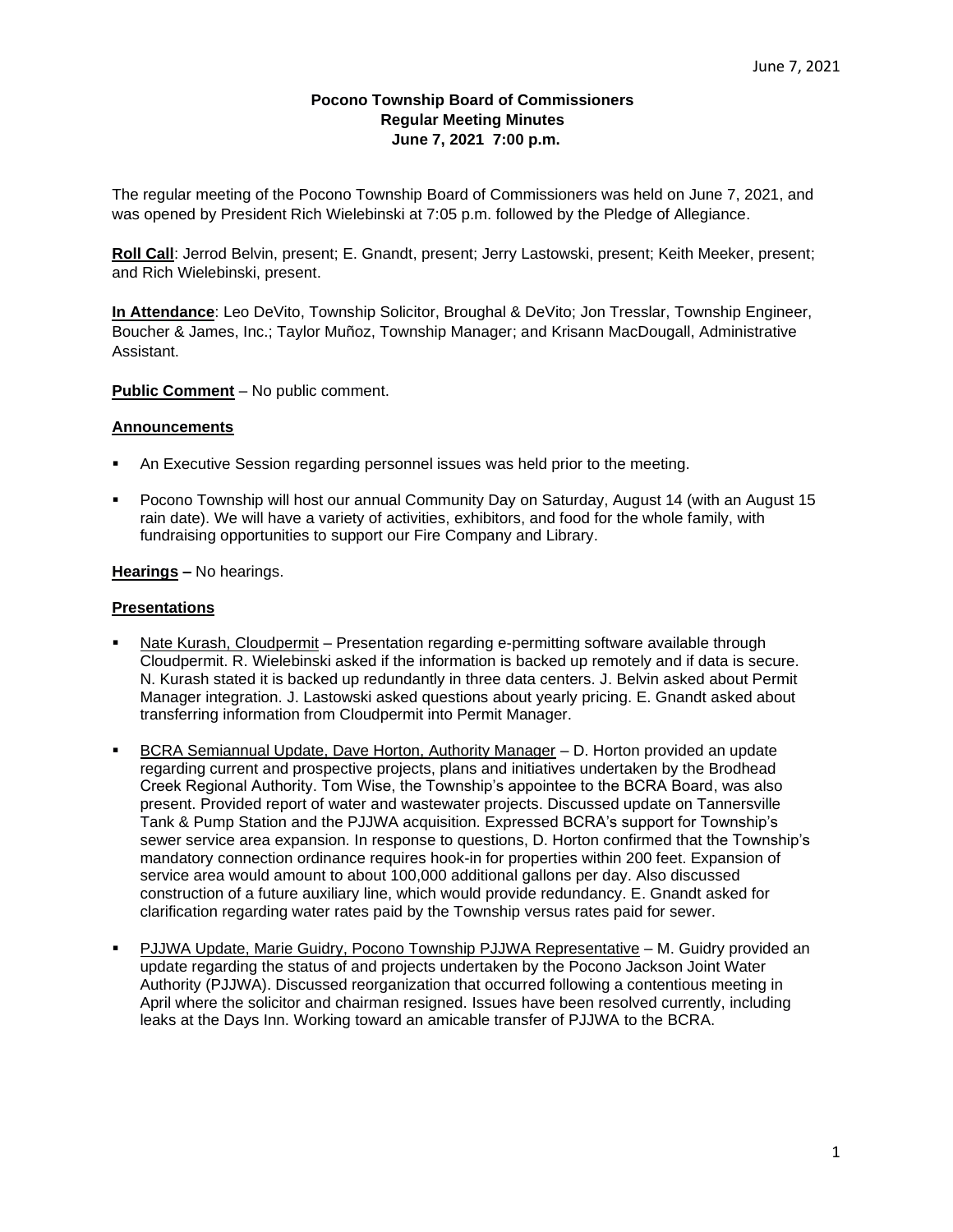# **Resolutions**

Resolution 2021-11 – PennDOT Multimodal Transportation Fund Grant Application

R. Wielebinski made a motion, seconded by J. Lastowski, to approve the submission of a PennDOT Multimodal Transportation Fund grant application for an amount not to exceed \$500,000 for completion of the S.R. 611/Rimrock Drive intersection project. All in favor. Motion carried.

Resolution 2021-12 – DCED Multimodal Transportation Fund Grant Application

R, Wielebinski made a motion, seconded by K. Meeker, to approve the submission of a DCED Multimodal Transportation Fund grant application for an amount not to exceed \$500,000 for completion of the S.R. 611/Rimrock Drive intersection project. All in favor. Motion carried.

Resolution 2021-13 - DCED Greenways, Trails and Recreation Program (GTRP) Grant Application

R. Wielebinski made a motion, seconded by J. Belvin, to approve the submission of a DCED Greenways, Trails and Recreation Program (GTRP) grant application to the Commonwealth Financing Authority for an amount not to exceed \$250,000 for the TLC Park Rehabilitation Project. All in favor. Motion carried.

# **Consent Agenda**

- Motion to approve a consent agenda including the following items:
	- o Old Business comprised of the minutes of the May 17, 2021 regular meeting of the Board of Commissioners.
	- $\circ$  New business comprised of approval of the following financial transactions:
		- **EXECT** Ratification of vouchers payable received through June 3, 2021 in the amount of \$271,226.18.
		- **EXEL A** Ratification of gross payroll for pay periods ending May 16 and May 30, 2021 in the amount of \$221,868.46.
		- Vouchers payable received through June 3, 2021 in the amount of \$88,222.52.
		- Sewer operating fund expenditures through June 3, 2021 in the amount of \$136,722.40.
		- Sewer construction fund expenditures through June 3, 2021 in the amount of \$2,749.10.
		- Capital reserve fund expenditures through June 3, 2021 in the amount of \$19,252.30.
		- Approval of a Fire Tax disbursement of \$24,893.23 to the Pocono Township Volunteer Fire Company.

R. Wielebinski made a motion, seconded by K. Meeker, to approve the consent agenda. J. Lastowski asked about County Waste fulfilling contractual terms. E. Gnandt asked how to record her vote on items discussed at a meeting where she was not in attendance. Roll call vote: J. Belvin, yes; E. Gnandt, abstained from approval of the minutes, voted yes on the bills; J. Lastowski, yes; K. Meeker, yes; R. Wielebinski, yes. Motion carried.

# **NEW BUSINESS**

### **1. Personnel**

R. Wielebinski made a motion, seconded by J. Belvin, to make conditional offers of employment to two applicants, Mr. Thomas Mosier and Ms. Lyssa Patella, for open Patrol Officer positions within the Pocono Township Police Department. J. Lastowski asked question regarding the Department's complement of officers. All in favor. Motion carried.

**2. Travel/Training Authorizations –** No travel/training authorizations.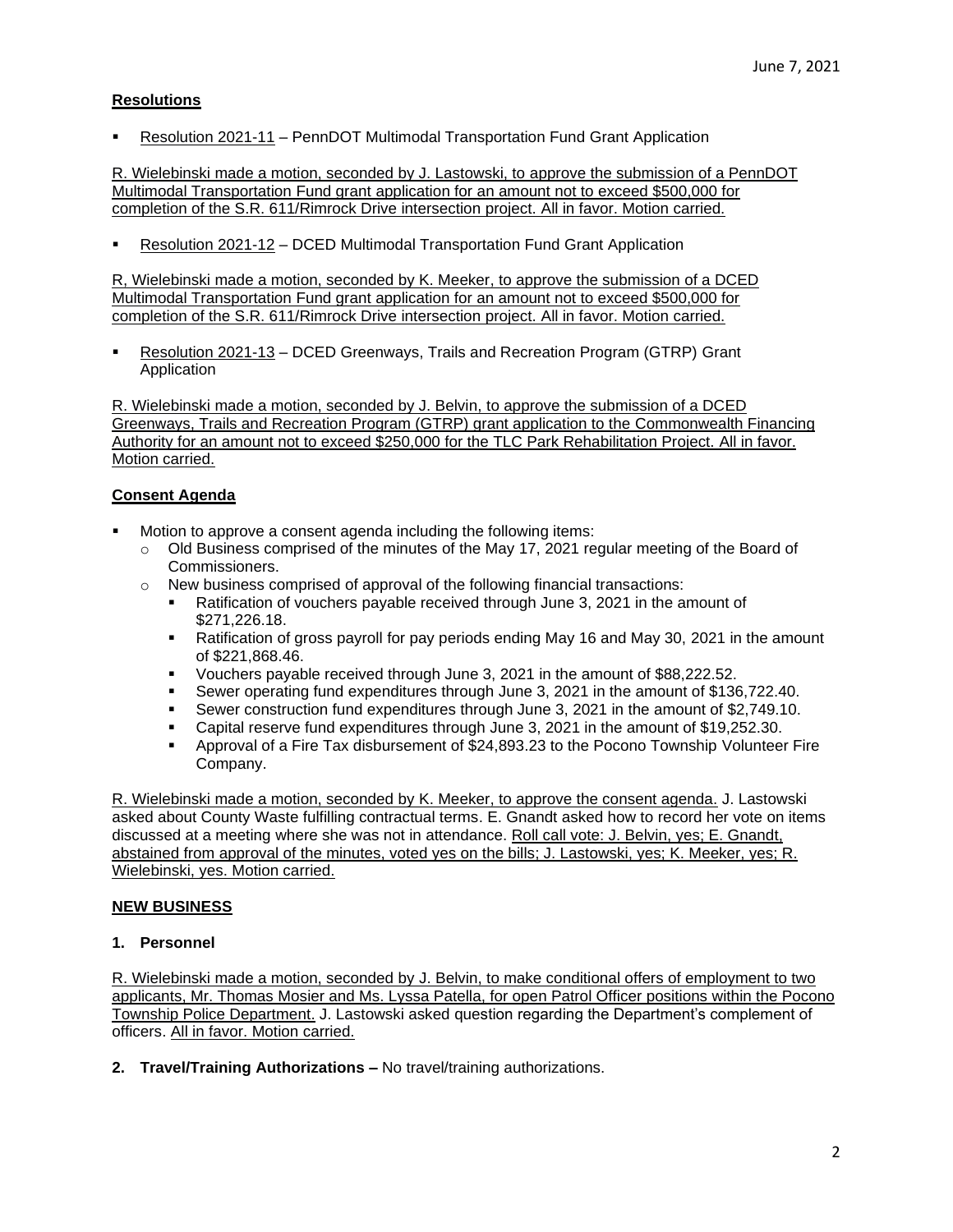### **Report of the President**

R. Wielebinski made a motion, seconded by J. Belvin, to appoint Sargent Shawn Goucher as Acting Police Chief, pending Chief Werkheiser's leave of absence. No public comment. All in favor. Motion carried.

R. Wielebinski made a motion, seconded by J. Lastowski, to approve a five-year contract with Cloudpermit for the provision of e-permitting services to Pocono Township, subject to the solicitor's review, and to authorize the Township Manager to execute all contract documents. All in favor. Motion carried.

R. Wielebinski made a motion, seconded by K. Meeker, to waive the pavilion reservation fee for the Monroe County Garden Club (a registered non-profit) Annual Picnic on August 11, 2021. All in favor. Motion carried.

R. Wielebinski made a motion, seconded by J. Lastowski, to refund the \$70.00 event permit fee for the American Legion Post 903 and their Memorial Day Ceremony that was conducted on May 31, 2021. All in favor. Motion carried.

#### **Commissioner Comments**

Jerrod Belvin – Vice President – No comment.

Ellen Gnandt – Commissioner – No comment.

Jerry Lastowski – Commissioner

- Inquired as to whether UGI responded to the joint letter regarding gas line concerns in Swiftwater. No response has been received to date.
- State Route 314 was closed for road repair. Patchwork was completed by UGI, but the road condition remains rough. Asked for confirmation as to whether UGI has complied with PennDOT permit requirements and whether the road needs additional work. T. Muñoz will report back to the Board.

Keith Meeker – Commissioner – No comment.

### **Reports**

**Zoning –** May 2021 report was provided.

**Emergency Services** – May 2021 reports were provided.

### **Public Works Report**

- Current Public Works projects report Completing base repairs on roads. Installation of a French Drain was completed on Wild Cherry Lane to address drainage issues. Roadmaster joined H&K to drive the Township roads scheduled for paving. Residents will be notified prior to the start of paving.
- Update Park Lane Culvert Replacement Dirt and Gravel Grant Waiting for DEP permit.

### **Administration – Manager's Report**

- **General Township Updates** 
	- $\circ$  DCNR park visits postponed to summer timeline Working on new date.
	- o Information was submitted to Tom McKeown to request an appraisal of a portion of the Pump Station 5 parcel on Bartonsville Avenue. T. McKeown will do the commercial property appraisal at a cost of \$700.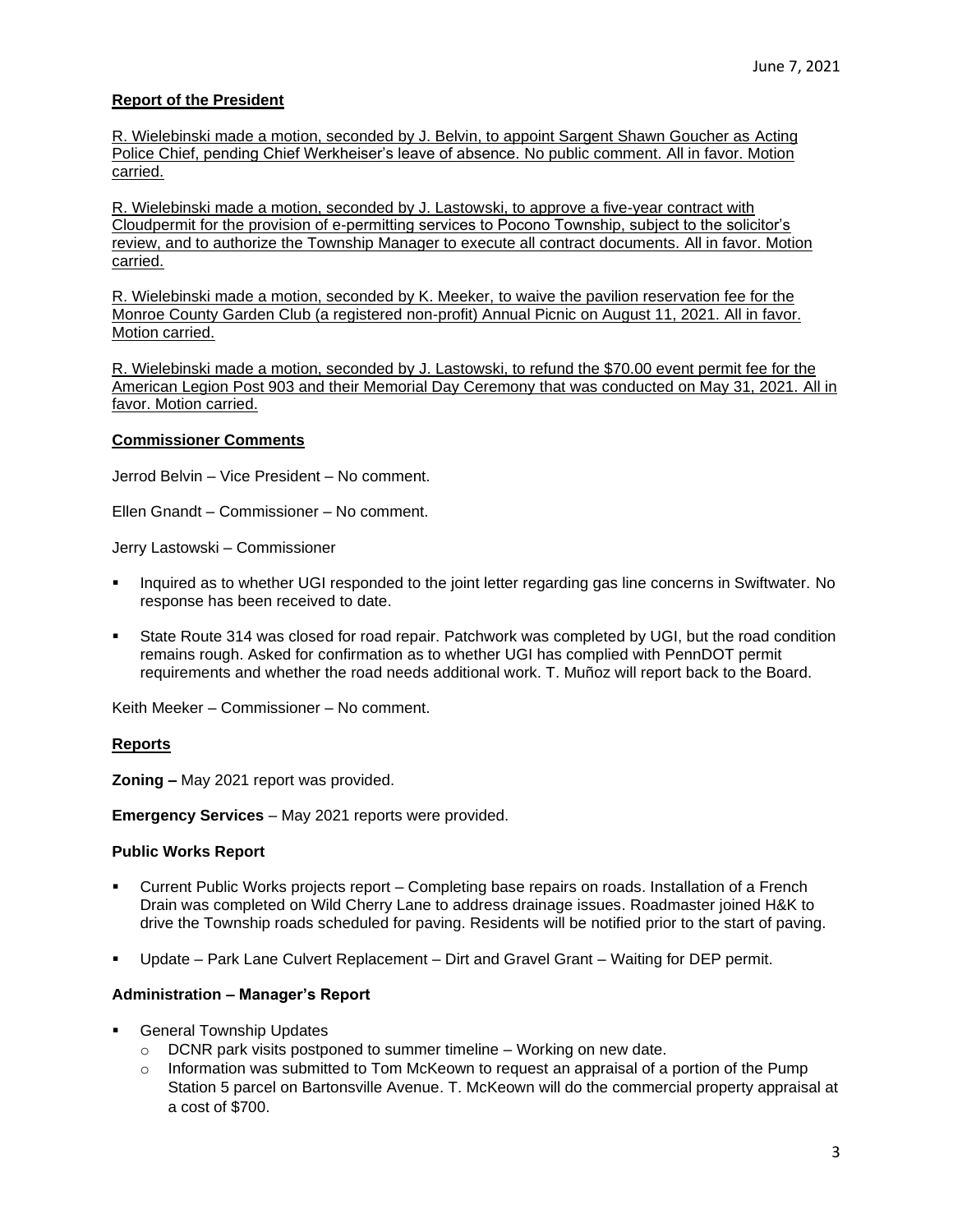- o Investigation is ongoing regarding public access to the Old Learn Farm property on Learn Road. Received a response from PPL. L. DeVito will be consulted regarding legality of crossing PPL's utility easement.
- $\circ$  Transition of Police and Public Works to FirstNet through ATT is complete, and complementary protective covers for the wireless units were provided to the Township.
- $\circ$  The TLC Park Master Plan has been updated and basketball court bid specs are being developed.
- Discussion regarding implementation of a ban on bus groups in Mountain View Park T. Muñoz discussed large tour bus groups visiting MVP and causing trash issues.

J. Lastowski made a motion, seconded by R. Wielebinski, to prohibit bus traffic inside MVP, TLC Park, and any other Pocono Township Park, unless an exception is granted by the Board of Commissioners, subject to the Township ensuring there are no negative implications for open space monies received if buss traffic is restricted. E. Bridle, Township resident, suggested installing physical barriers to prevent busses from entering parks. No further comment. All in favor. Motion carried.

- Regional HSPS Comprehensive Plan Next meeting on Wednesday, June 30 at 6:00 p.m.
- Discussion regarding the Wine Press Inn owner's interest in the purchase of the adjoining Township parcel on Bartonsville Avenue – Pending appraisal.

# **Township Engineer Report**

- St. Paul's Lutheran Drainage Basin Papillon & Mover Excavating will undertake improvements. Meeting with R. Sargent tomorrow to look at drainage issues and will check if Papillon & Moyer has made any progress.
- Archer Lane Drainage Issues Issue has been resolved and discussion regarding potential debris on the roadway will be discussed with R. Sargent.
- Righthand turn lanes from Rt. 611 onto Rimrock Road and Bartonsville Avenue Finalizing changes to revised plan submission for PennDOT.
- Discussion regarding Sunlite Lane and Tara Hill Drive Will present preliminary design for a fix to address drainage issues.
- An easement plan should be complete for Fish Hill Road by end of this week and will submit to L. DeVito's office to start paperwork to finalize the easement.

# **Township Solicitor Report**

- Update Kelly Family Trust Scheduled for trial in August.
- **Zoning Hearing Board Update** 
	- o Appeal of Ryan Possinger Briefs and submissions due June 21, 2021. The ZHB will make decision on billboard issue the following week.
	- $\circ$  Butz Lane STR Successful in upholding the enforcement notice. Waiting for ZHB opinion.
- A request from Senator Boscola's office was submitted on behalf of Orion Markets (Acorn Gas Station), located at the corner of SR 314 and SR 611, for an inter-municipal liquor license transfer. This requires a public hearing and the Board's permission to advertise for a July 6, 2021 hearing.

R. Wielebinski made a motion, seconded by J. Lastowski, to advertise for a liquor license transfer to Orion markets (Acorn Gas Station). No comment. All in favor. Motion carried.

Discussion regarding I-80 parcel easement request – Jonathan Weber. Township professionals believe that provision of access is not required and that the chain of title is clear. Indicated that prior experience with similar situations like this resulted in the courts requiring a municipality to provide access. Requested that the Board adjourn into executive session, with the Board to return following to act on the issue.

# **Public Comment** – None.